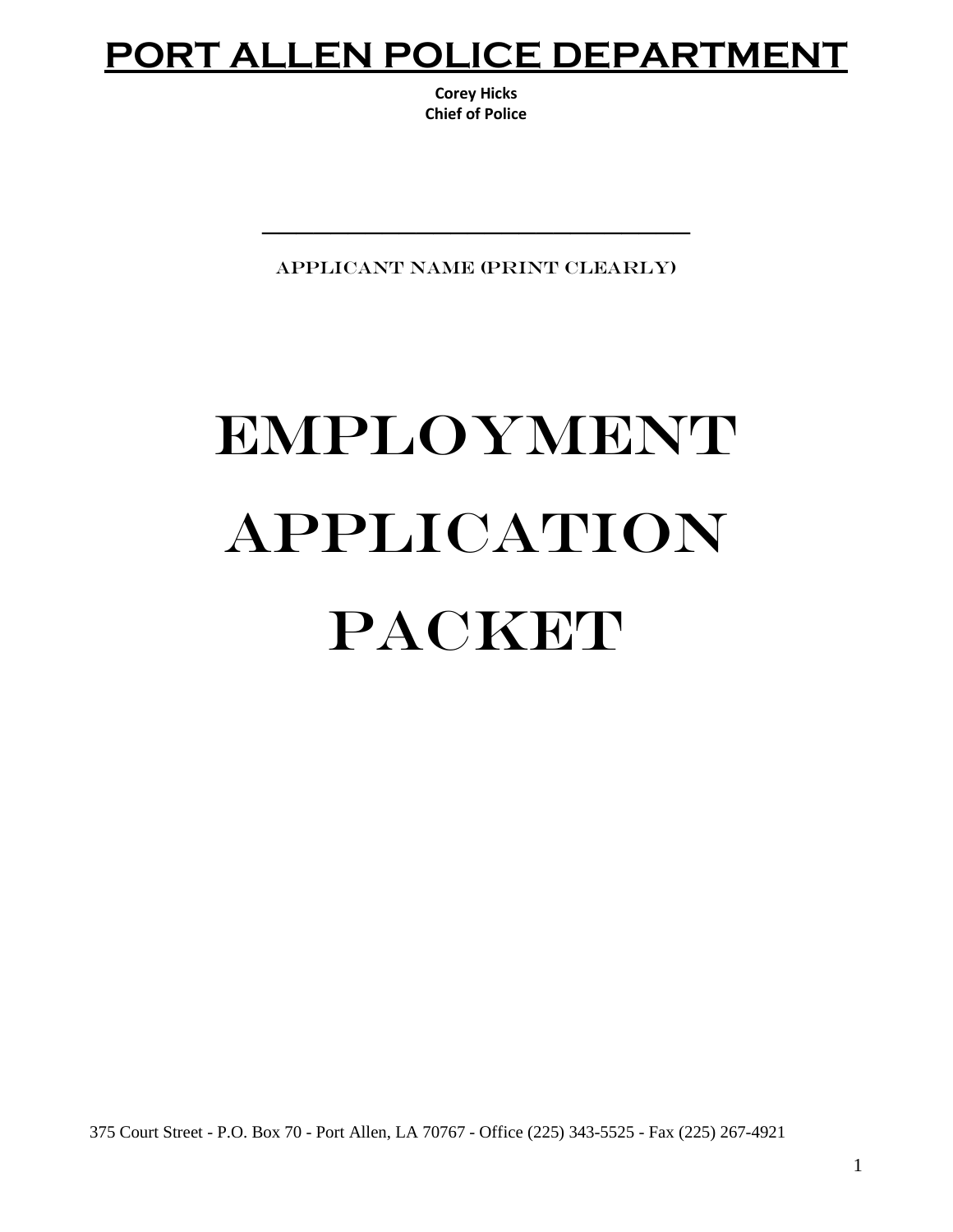# MISSION STATEMENT

TO PROVIDE OUTSTANDING POLICE SERVICES, IN PARTNERSHIP WITH THE COMMUNITY, IN ORDER TO MAINTAIN A SAFE ENVIROMENT THAT CONTRIBUTES TO THE QUALITY OF LIFE FOR ALL CITIZENS IN THE PORT ALLEN AREA.

# A MESSAGE FROM THE CHIEF

THE PORT ALLEN POLICE DEPARTMENT IS A CUSTOMER SERVICE-OREINTED AGENCY DEDICATED TO SERVING AND PROTECTING ALL CITIZENS OF PORT ALLEN, LOUISIANA. I WOULD LIKE TO THANK YOU FOR APPLYING TO OUR DEPARTMENT. WE ARE LOOKING FOR SELF-MOTIVATED INDIVIDUALS WHO ARE READY TO ASSIST US IN MAKING A DIFFERENCE IN OUR COMMUNITY.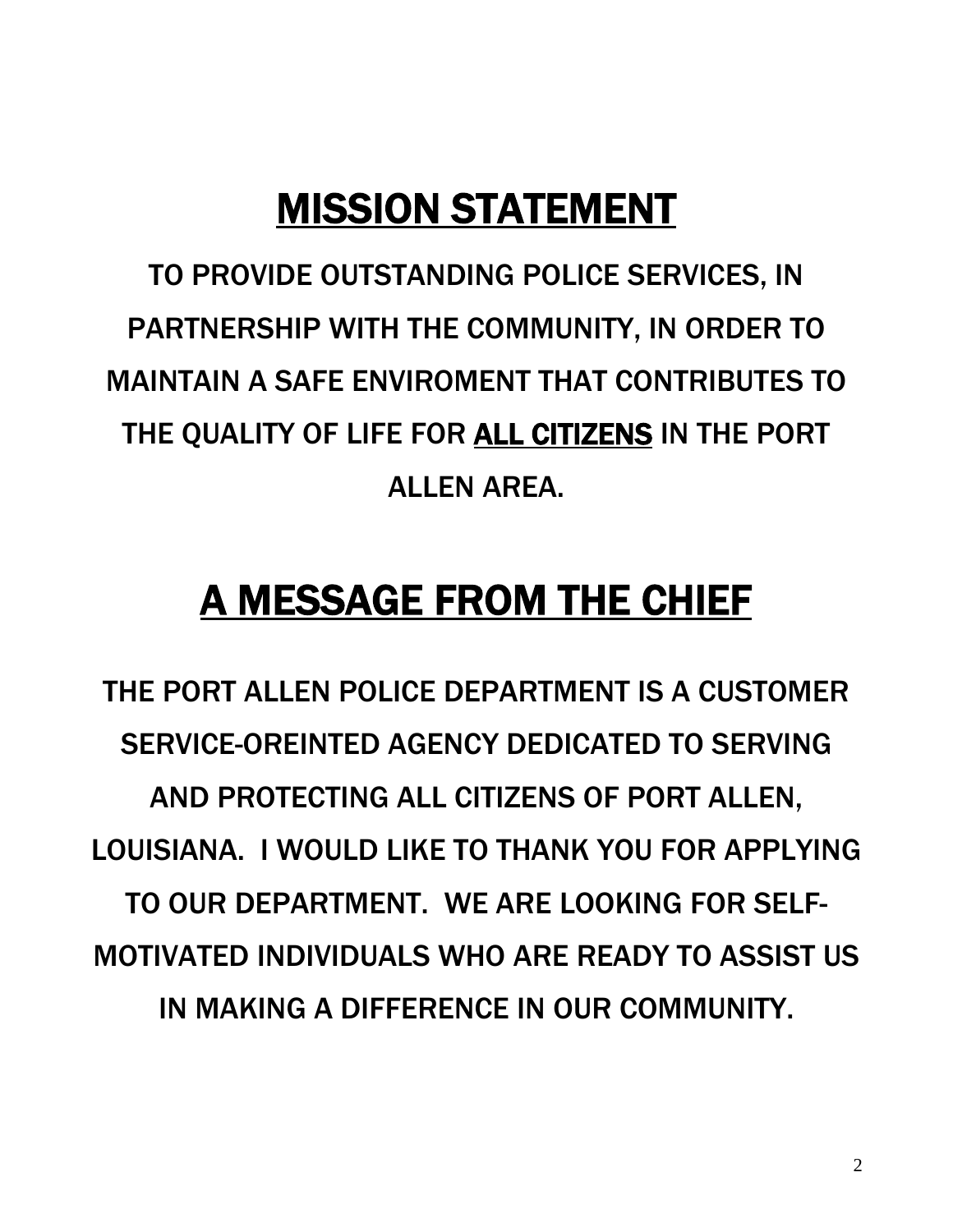## **EMPLOYMENT APPLICATION INSTRUCTIONS**

The Port Allen Police Department (PAPD) is an equal opportunity employer and does not discriminate on the basis of age, citizenship, color, disability, marital status, national origin, race, religion, or sex. These factors are NOT used as selection criteria, except in rare instances where such factors are bona fide occupational qualifications. This information may be used for identification purposes in conducting a background investigation. The information supplied is for official use only. It will be used to evaluate your suitability for employment with this Office. It is considered confidential and will not be disclosed to unauthorized persons, except to the extent mandated by the Louisiana Public Record Law. However, the guarantee of confidentiality and privacy is void if investigation reveals criminal acts or participation by you in unlawful activities.

In accordance with the Americans with Disabilities Act of 1990, the PAPD will reasonably accommodate qualified individuals with a disability. The reasonable accommodation requirement applies to the application process, any preemployment test, interview and actual employment. If you are disabled and require an accommodation, you may request it and the PAPD will make every reasonable effort to provide it to you. Some types of accommodations may require some preparation before they can be provided. Therefore, we suggest that you make such requests in writing as early as possible by contacting the Human Resources Office.

#### **INSTRUCTIONS:**

Please use black ink and print clearly or type. Do not leave any areas blank – enter NA if the question does not apply. Resumes may not substitute for any information request on this application. Incomplete applications will not be processed. You are responsible for obtaining correct phone numbers for all employers and references. If there is insufficient space on the form to provide all of the required information, attach an extra sheet(s) to the application. Be sure to label the information on the extra sheet with the relevant application section/question number. An accurate and complete form will help expedite your application. Submit completed applications with all required attachments included to the PAPD, return it to 375 Court Street Port Allen, Louisiana 70767, Monday through Friday, between 8:00 AM to 4:00 PM 225-343-5525.

Copies of the following documents must be attached. Do not attach originals. All attachments must be standard size paper  $(8 \frac{1}{2}$ " X 11").

- a) State-certified birth certificate (not hospital)
- b) High school diploma or GED certificate
- c) Driver's license (must have current address)
- d) Social Security card signed
- e) DD 214 (with an Honorable discharge status) (if applicable)
- f) College transcript (if applicable)
- g) Court disposition and/or expungement documents for any arrests or misdemeanor summons (if applicable)
- h) Basic Law Enforcement or Basic Corrections P.O.S.T. Certificate (if applicable)

**By signing this document, I certify that all of the information on this entire application is true and complete to the best of my knowledge. I understand that all information is subject to investigation, including a polygraph examination, and that omission, falsification, or misrepresentation is sufficient cause for rejection of this application, removal of my name from consideration or dismissal from service.** 

**I acknowledge that if hired, I will be an at-will employee. I understand that my employment will start off in a six (6) month probationary period. I will be subject to dismissal or discipline without notice or cause, at the discretion of the employer. I also understand that this means I am free to quit my employment at any time, for any reason, without notice. I understand that no representative of the PAPD, other than the Chief, has the authority to change the terms of the at-will relationship and that any such change can only occur in a written employment contract.**

Applicant's signature and the Date of the Date of the Date of the Date of the Date of the Date of the Date of the Date of the Date of the Date of the Date of the Date of the Date of the Date of the Date of the Date of the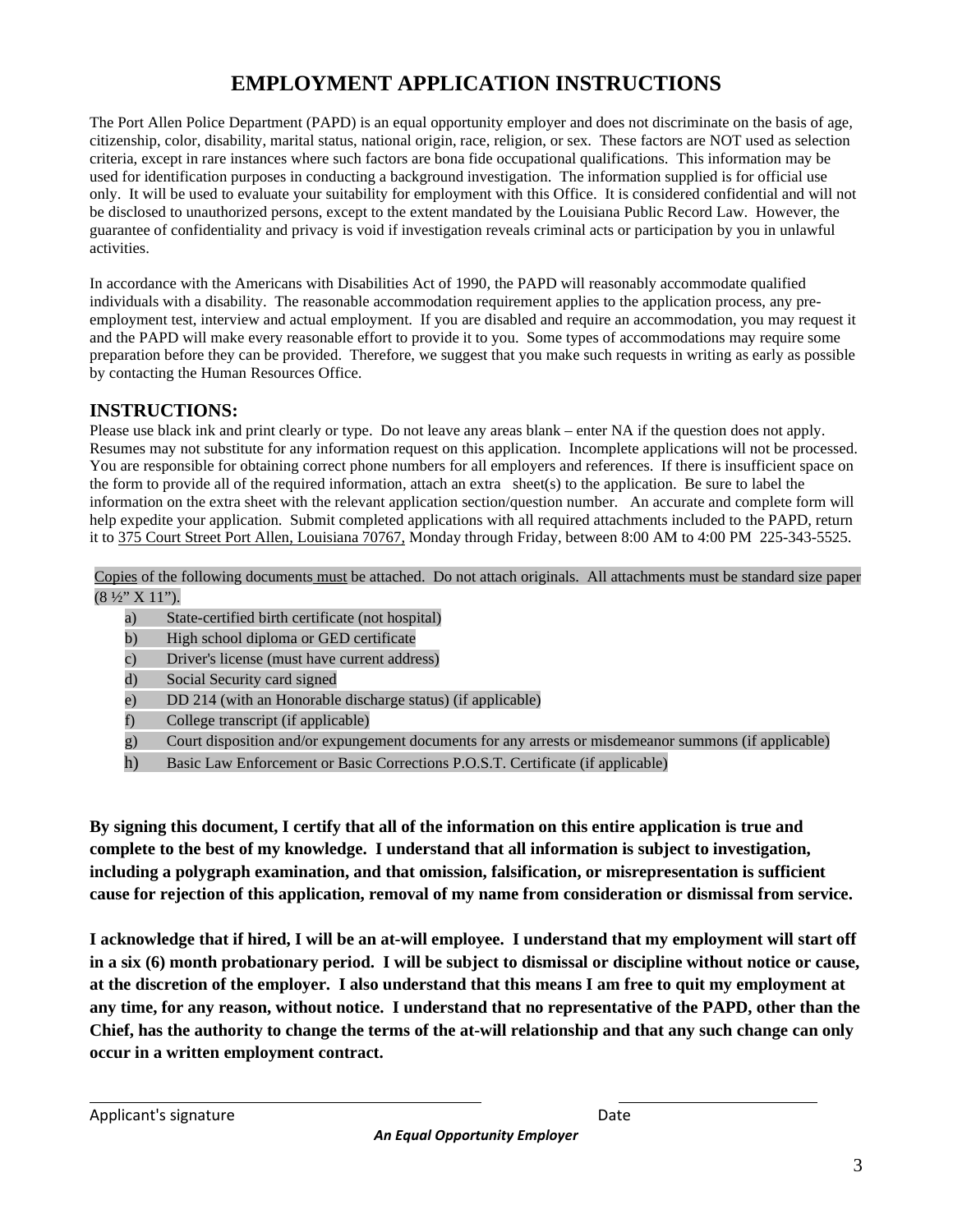## **APPLICATION FOR EMPLOYMENT**

| <b>IDENTIFYING DATA:</b>                                                                                            |                                                      |        |
|---------------------------------------------------------------------------------------------------------------------|------------------------------------------------------|--------|
| 1. Name                                                                                                             |                                                      |        |
| Last                                                                                                                | First                                                | Middle |
|                                                                                                                     |                                                      |        |
|                                                                                                                     |                                                      |        |
|                                                                                                                     |                                                      |        |
|                                                                                                                     |                                                      |        |
|                                                                                                                     |                                                      |        |
|                                                                                                                     |                                                      |        |
|                                                                                                                     |                                                      |        |
|                                                                                                                     |                                                      |        |
|                                                                                                                     |                                                      |        |
|                                                                                                                     |                                                      |        |
|                                                                                                                     |                                                      |        |
| 10. Place of employment                                                                                             |                                                      |        |
| 11. Military Service: None $\Box$ U. S. Army $\Box$ U. S. Navy $\Box$ U.S.M.C. $\Box$ U. S. Air Force $\Box$        |                                                      |        |
|                                                                                                                     | U. S. Coast Guard $\Box$ U. S. National Guard $\Box$ |        |
| Type of discharge: Honorable $\square$ Dishonorable $\square$ Honorable $\square$ General $\square$ Other $\square$ |                                                      |        |

#### **FAMILY HISTORY:**

12. Spouse or Co-habitant's full name (include former name) \_\_\_\_\_\_\_\_\_\_\_\_\_\_\_\_\_\_\_\_\_

13. List all relatives who are currently or were previously employed by this Office or any other governmental agency.

\_\_\_\_\_\_\_\_\_\_\_\_\_\_\_\_\_\_\_\_\_\_\_\_\_\_\_\_\_\_\_\_\_\_\_\_\_\_\_\_\_\_\_\_\_\_\_\_\_\_\_\_\_\_\_\_\_\_\_\_\_\_\_\_\_\_\_\_\_\_\_\_\_\_\_\_\_

\_\_\_\_\_\_\_\_\_\_\_\_\_\_\_\_\_\_\_\_\_\_\_\_\_\_\_\_\_\_\_\_\_\_\_\_\_\_\_\_\_\_\_\_\_\_\_\_\_\_\_\_\_\_\_\_\_\_\_\_\_\_\_\_\_\_\_\_\_\_\_\_\_\_\_\_\_

- 14. Are you currently receiving state supplemental law enforcement officer's pay? Yes,  $\Box$  No  $\Box$
- 15. Are you currently Basic or Basic Corrections Certified with P.O.S.T.? \_\_\_\_\_\_\_\_\_

If yes, please attach a copy of Certificate to application.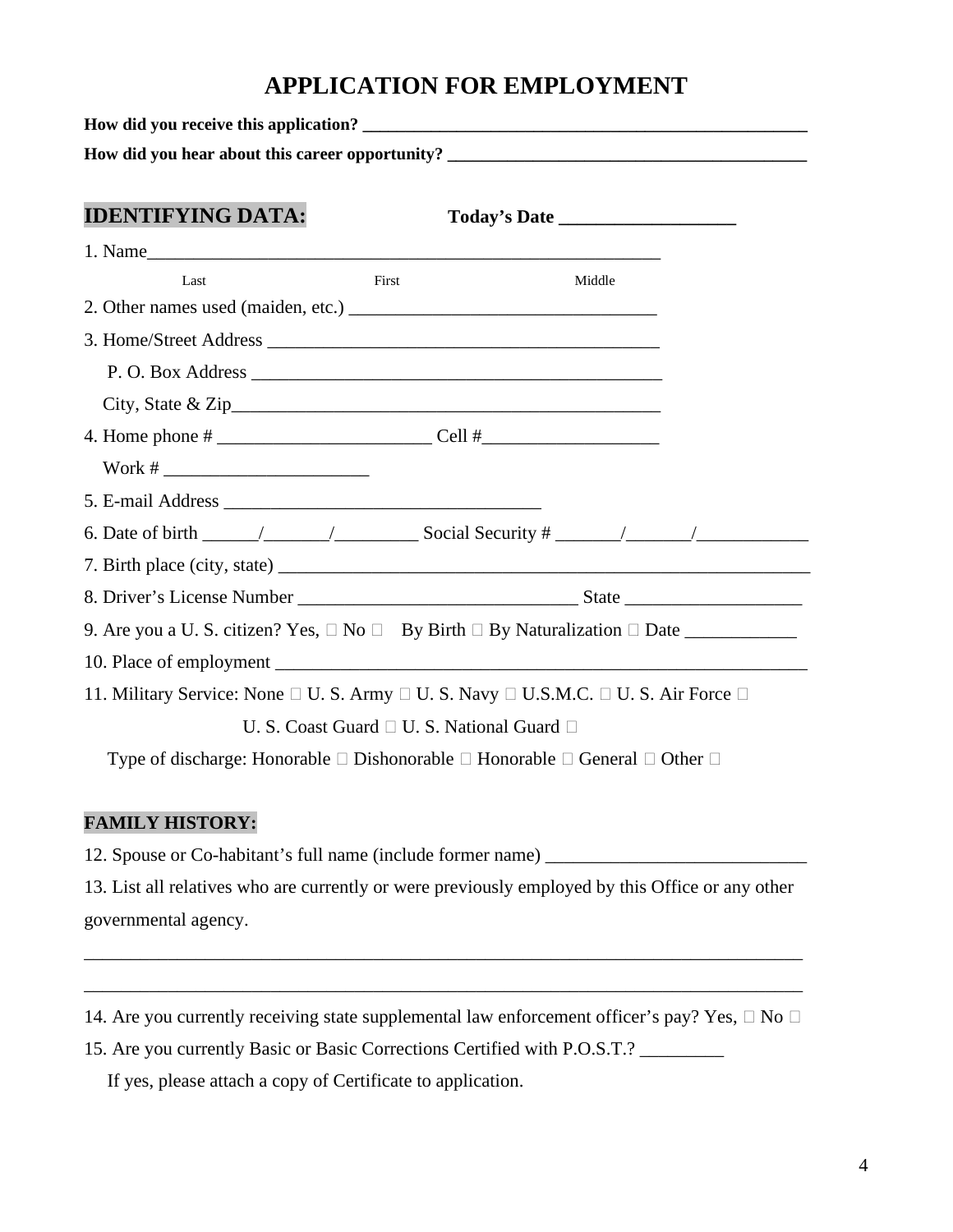#### **EDUCATION:**

16. High School Name Address Year Completed Diploma or G.E.D.

17. Colleges/Universities

Name Address Graduate Y/N Degree Total Hours

18. Graduate/Professional Schools Name Address Graduate Y/N Degree/Certificate Total Hours

19. Professional licenses, registration, or certifications (engineering, medical, ministerial,

pharmaceutical, etc.)

Licensing/Certifying Agency Name Address Date Licensed Expiration Date License Type

Subjects studied:

21. Business machines you can operate (computer, copy machine, typewriter, etc.)

22. List computer programs you are proficient with: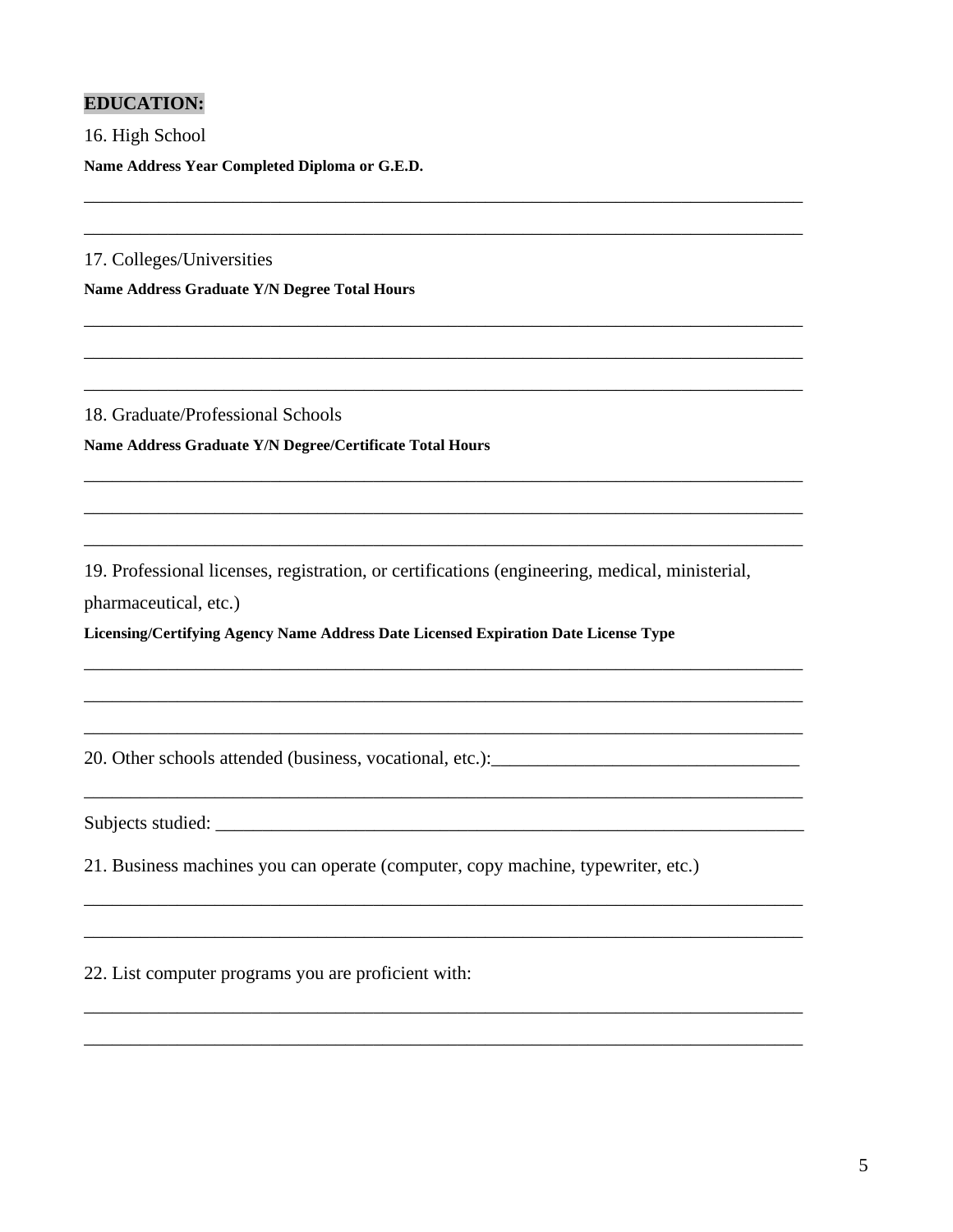#### **EMPLOYMENT HISTORY:**

23. List all your jobs since high school. **Begin with your present or last job and work backwards.**  Explain all periods of unemployment (school, military service, etc.). Use additional sheets if necessary.

**1**) Name of Employer, Address and Phone Number

| Number/job titles of employees you supervised __________________________________                           |  |  |  |
|------------------------------------------------------------------------------------------------------------|--|--|--|
| Indicate specific area or place of employment ___________________________________                          |  |  |  |
|                                                                                                            |  |  |  |
|                                                                                                            |  |  |  |
|                                                                                                            |  |  |  |
|                                                                                                            |  |  |  |
| Inquiry may _______ may not ________ be made of my current employer about my character, qualification etc. |  |  |  |
| (Note: if you currently work for any law enforcement agency, we must contact them for a reference.)        |  |  |  |

#### **2**) Name of Employer, Address and Phone Number

| Average number of hours worked per week Full time? Part time?                                              |  |  |
|------------------------------------------------------------------------------------------------------------|--|--|
|                                                                                                            |  |  |
|                                                                                                            |  |  |
| Number/job titles of employees you supervised __________________________________                           |  |  |
| Indicate specific area or place of employment ___________________________________                          |  |  |
|                                                                                                            |  |  |
|                                                                                                            |  |  |
|                                                                                                            |  |  |
|                                                                                                            |  |  |
| Inquiry may _______ may not ________ be made of my current employer about my character, qualification etc. |  |  |

(Note: if you currently work for any law enforcement agency, we must contact them for a reference.)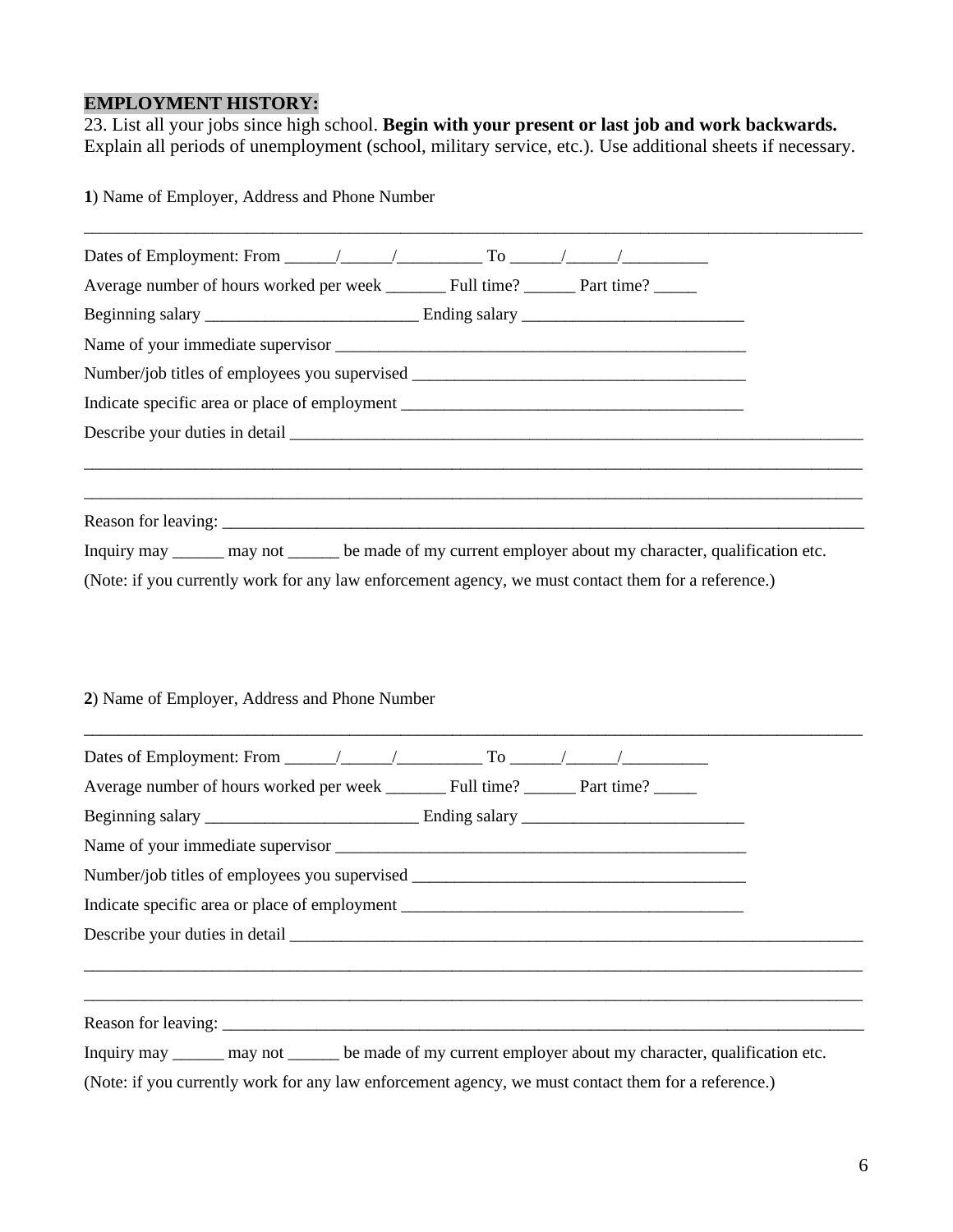**3**) Name of Employer, Address and Phone Number

| Average number of hours worked per week Full time? Part time?                                           |  |
|---------------------------------------------------------------------------------------------------------|--|
|                                                                                                         |  |
|                                                                                                         |  |
| Number/job titles of employees you supervised __________________________________                        |  |
| Indicate specific area or place of employment ___________________________________                       |  |
|                                                                                                         |  |
|                                                                                                         |  |
|                                                                                                         |  |
| Inquiry may ______ may not ______ be made of my current employer about my character, qualification etc. |  |
| (Note: if you currently work for any law enforcement agency, we must contact them for a reference.)     |  |

\_\_\_\_\_\_\_\_\_\_\_\_\_\_\_\_\_\_\_\_\_\_\_\_\_\_\_\_\_\_\_\_\_\_\_\_\_\_\_\_\_\_\_\_\_\_\_\_\_\_\_\_\_\_\_\_\_\_\_\_\_\_\_\_\_\_\_\_\_\_\_\_\_\_\_\_\_\_\_\_\_\_\_\_\_\_\_\_\_\_\_

#### **4**) Name of Employer, Address and Phone Number

| Number/job titles of employees you supervised __________________________________  |                                                                                                                      |  |
|-----------------------------------------------------------------------------------|----------------------------------------------------------------------------------------------------------------------|--|
| Indicate specific area or place of employment ___________________________________ |                                                                                                                      |  |
|                                                                                   |                                                                                                                      |  |
|                                                                                   |                                                                                                                      |  |
|                                                                                   | <u> 2000 - Andreas Andreas Andreas Andreas Andreas Andreas Andreas Andreas Andreas Andreas Andreas Andreas Andre</u> |  |
|                                                                                   |                                                                                                                      |  |
|                                                                                   | Inquiry may _______ may not _______ be made of my current employer about my character, qualification etc.            |  |

\_\_\_\_\_\_\_\_\_\_\_\_\_\_\_\_\_\_\_\_\_\_\_\_\_\_\_\_\_\_\_\_\_\_\_\_\_\_\_\_\_\_\_\_\_\_\_\_\_\_\_\_\_\_\_\_\_\_\_\_\_\_\_\_\_\_\_\_\_\_\_\_\_\_\_\_\_\_\_\_\_\_\_\_\_\_\_\_\_\_\_

(Note: if you currently work for any law enforcement agency, we must contact them for a reference.)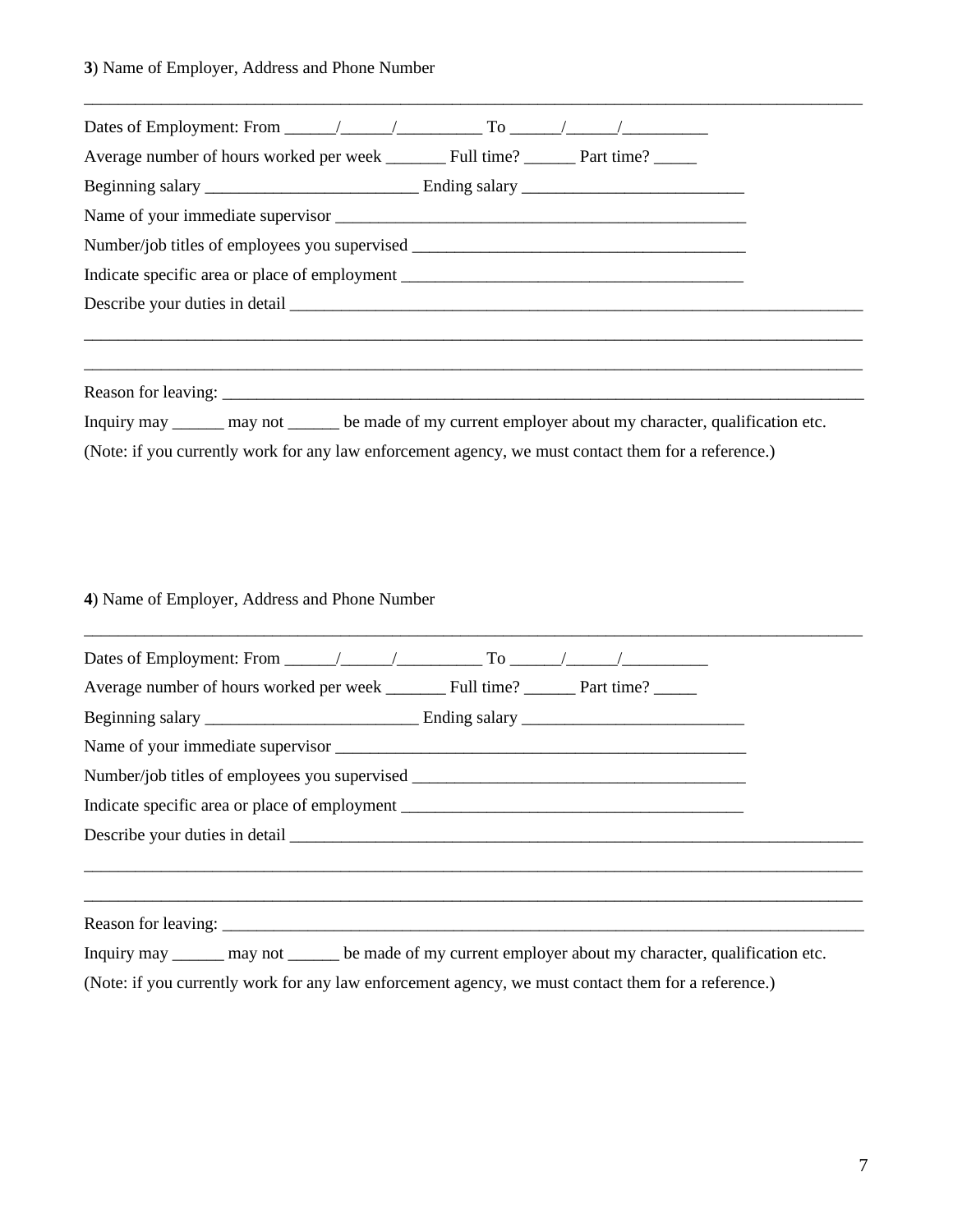24. Have you ever applied for employment with any law enforcement agency?  $Yes$   $No$ 

If yes, list below the dates of application, name of agency, and the surrounding circumstances (reason for your rejection, declination, etc.)

\_\_\_\_\_\_\_\_\_\_\_\_\_\_\_\_\_\_\_\_\_\_\_\_\_\_\_\_\_\_\_\_\_\_\_\_\_\_\_\_\_\_\_\_\_\_\_\_\_\_\_\_\_\_\_\_\_\_\_\_\_\_\_\_\_\_\_\_\_\_\_\_\_\_\_\_\_ \_\_\_\_\_\_\_\_\_\_\_\_\_\_\_\_\_\_\_\_\_\_\_\_\_\_\_\_\_\_\_\_\_\_\_\_\_\_\_\_\_\_\_\_\_\_\_\_\_\_\_\_\_\_\_\_\_\_\_\_\_\_\_\_\_\_\_\_\_\_\_\_\_\_\_\_\_

\_\_\_\_\_\_\_\_\_\_\_\_\_\_\_\_\_\_\_\_\_\_\_\_\_\_\_\_\_\_\_\_\_\_\_\_\_\_\_\_\_\_\_\_\_\_\_\_\_\_\_\_\_\_\_\_\_\_\_\_\_\_\_\_\_\_\_\_\_\_\_\_\_\_\_\_\_

25. If you are a former employee who was separated from this Office for any reason (resigned, suspended, terminated, etc.), or have been affiliated with this Office in a Reserve or Reserve Cadet capacity, give all pertinent information regarding this prior employment. Also list dates of appointment, separation, any disciplinary action, reason for termination of employment, unit of assignment, name of immediate supervisor at time of separation, etc.).

| <b>MILITARY SERVICE:</b><br>27. Have you ever served in the Armed Forces of the United States?<br>28. Have you ever received an Article 15 or other disciplinary action while in the military service?<br>$Yes$ No $\_\_$<br>If yes, explain circumstances in detail below. List dates, nature of offense, type of punishment, and<br>disposition of charges. Show any and all fines, restrictions, and confinement in detail. |  |  |
|--------------------------------------------------------------------------------------------------------------------------------------------------------------------------------------------------------------------------------------------------------------------------------------------------------------------------------------------------------------------------------------------------------------------------------|--|--|
|                                                                                                                                                                                                                                                                                                                                                                                                                                |  |  |
|                                                                                                                                                                                                                                                                                                                                                                                                                                |  |  |
|                                                                                                                                                                                                                                                                                                                                                                                                                                |  |  |
|                                                                                                                                                                                                                                                                                                                                                                                                                                |  |  |
|                                                                                                                                                                                                                                                                                                                                                                                                                                |  |  |
|                                                                                                                                                                                                                                                                                                                                                                                                                                |  |  |
| 29. Are you currently a member of the Armed Forces Reserves? ___________ If yes, list the                                                                                                                                                                                                                                                                                                                                      |  |  |
|                                                                                                                                                                                                                                                                                                                                                                                                                                |  |  |
| <b>AUTOMOBILE &amp; DRIVER'S LICENSE:</b>                                                                                                                                                                                                                                                                                                                                                                                      |  |  |
| 30. If you own a vehicle, or have regular use of a vehicle, complete the following:                                                                                                                                                                                                                                                                                                                                            |  |  |
|                                                                                                                                                                                                                                                                                                                                                                                                                                |  |  |
|                                                                                                                                                                                                                                                                                                                                                                                                                                |  |  |
| Make____________Model___________Year_________Color_________License______________<br>Make____________Model____________Year_________Color__________License____________                                                                                                                                                                                                                                                           |  |  |

|  | 32. List any traffic accidents in which you were involved. Also, list any tickets you have received. |  |  |  |  |  |
|--|------------------------------------------------------------------------------------------------------|--|--|--|--|--|
|  | Date /City & State/ Offense/ Disposition.                                                            |  |  |  |  |  |

\_\_\_\_\_\_\_\_\_\_\_\_\_\_\_\_\_\_\_\_\_\_\_\_\_\_\_\_\_\_\_\_\_\_\_\_\_\_\_\_\_\_\_\_\_\_\_\_\_\_\_\_\_\_\_\_\_\_\_\_\_\_\_\_\_\_\_\_\_\_\_\_\_\_\_\_\_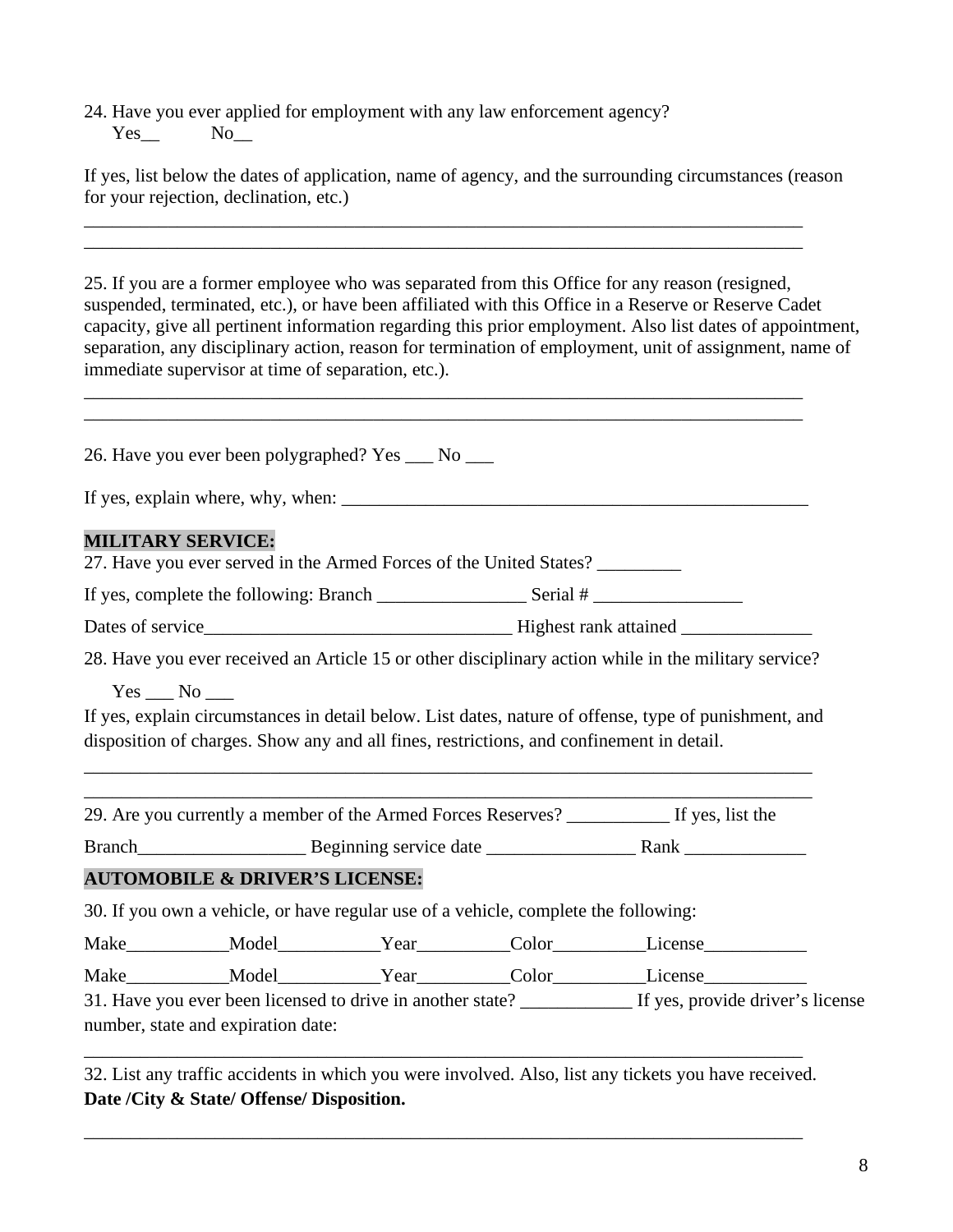| <b>LIFESTYLE:</b><br>It is important to remember that you will be disqualified if you have used illegal drugs within two<br>years from the date on this application.<br>33. Indicate if you have ever tried or used any of the following: |
|-------------------------------------------------------------------------------------------------------------------------------------------------------------------------------------------------------------------------------------------|
| Marijuana Yes _____ No _____ Heroin Yes _____ No _____                                                                                                                                                                                    |
| Cocaine Yes _____ No _____ Inhalants Yes _____ No ____                                                                                                                                                                                    |
| Any other illegal drugs Yes _____ No ______ Name of Drug: _______________________                                                                                                                                                         |
| 34. Have you ever tried or used, other than in accordance with a physician's prescription or order, any of                                                                                                                                |
| the following:                                                                                                                                                                                                                            |
| Amphetamines Yes _____ No _____ Barbiturates Yes _____ No ____                                                                                                                                                                            |
|                                                                                                                                                                                                                                           |
| 35. Have you ever been involved in the illegal purchase, manufacture, trafficking, production, or sale of                                                                                                                                 |
| any narcotic, depressant, stimulant, hallucinogen, or cannabis? _________________                                                                                                                                                         |
|                                                                                                                                                                                                                                           |
|                                                                                                                                                                                                                                           |
|                                                                                                                                                                                                                                           |
| 36. Are you now or have you ever been a member of or supported any subversive, revolutionary, or                                                                                                                                          |
|                                                                                                                                                                                                                                           |
|                                                                                                                                                                                                                                           |
|                                                                                                                                                                                                                                           |
| 37. Have you ever been arrested for any law violation including juvenile arrests and/or contacts, been                                                                                                                                    |
| issued a misdemeanor summons, or booked with a misdemeanor or felony?                                                                                                                                                                     |
| 38. Have you ever been convicted for any violation other than traffic violations?                                                                                                                                                         |
| 39. If your answer is "yes" to either of the two questions above, list details, including date, location,                                                                                                                                 |

\_\_\_\_\_\_\_\_\_\_\_\_\_\_\_\_\_\_\_\_\_\_\_\_\_\_\_\_\_\_\_\_\_\_\_\_\_\_\_\_\_\_\_\_\_\_\_\_\_\_\_\_\_\_\_\_\_\_\_\_\_\_\_\_\_\_\_\_\_\_\_\_\_\_\_\_\_

agency, charge, disposition, etc. It is also required that an Expungement for each arrest be attached to the application.

\_\_\_\_\_\_\_\_\_\_\_\_\_\_\_\_\_\_\_\_\_\_\_\_\_\_\_\_\_\_\_\_\_\_\_\_\_\_\_\_\_\_\_\_\_\_\_\_\_\_\_\_\_\_\_\_\_\_\_\_\_\_\_\_\_\_\_\_\_\_\_\_\_\_\_\_\_\_\_\_\_\_\_\_

\_\_\_\_\_\_\_\_\_\_\_\_\_\_\_\_\_\_\_\_\_\_\_\_\_\_\_\_\_\_\_\_\_\_\_\_\_\_\_\_\_\_\_\_\_\_\_\_\_\_\_\_\_\_\_\_\_\_\_\_\_\_\_\_\_\_\_\_\_\_\_\_\_\_\_\_\_\_\_\_\_\_\_\_

\_\_\_\_\_\_\_\_\_\_\_\_\_\_\_\_\_\_\_\_\_\_\_\_\_\_\_\_\_\_\_\_\_\_\_\_\_\_\_\_\_\_\_\_\_\_\_\_\_\_\_\_\_\_\_\_\_\_\_\_\_\_\_\_\_\_\_\_\_\_\_\_\_\_\_\_\_\_\_\_\_\_\_\_

\_\_\_\_\_\_\_\_\_\_\_\_\_\_\_\_\_\_\_\_\_\_\_\_\_\_\_\_\_\_\_\_\_\_\_\_\_\_\_\_\_\_\_\_\_\_\_\_\_\_\_\_\_\_\_\_\_\_\_\_\_\_\_\_\_\_\_\_\_\_\_\_\_\_\_\_\_\_\_\_\_\_\_\_

\_\_\_\_\_\_\_\_\_\_\_\_\_\_\_\_\_\_\_\_\_\_\_\_\_\_\_\_\_\_\_\_\_\_\_\_\_\_\_\_\_\_\_\_\_\_\_\_\_\_\_\_\_\_\_\_\_\_\_\_\_\_\_\_\_\_\_\_\_\_\_\_\_\_\_\_\_\_\_\_\_\_\_\_

\_\_\_\_\_\_\_\_\_\_\_\_\_\_\_\_\_\_\_\_\_\_\_\_\_\_\_\_\_\_\_\_\_\_\_\_\_\_\_\_\_\_\_\_\_\_\_\_\_\_\_\_\_\_\_\_\_\_\_\_\_\_\_\_\_\_\_\_\_\_\_\_\_\_\_\_\_\_\_\_\_\_\_\_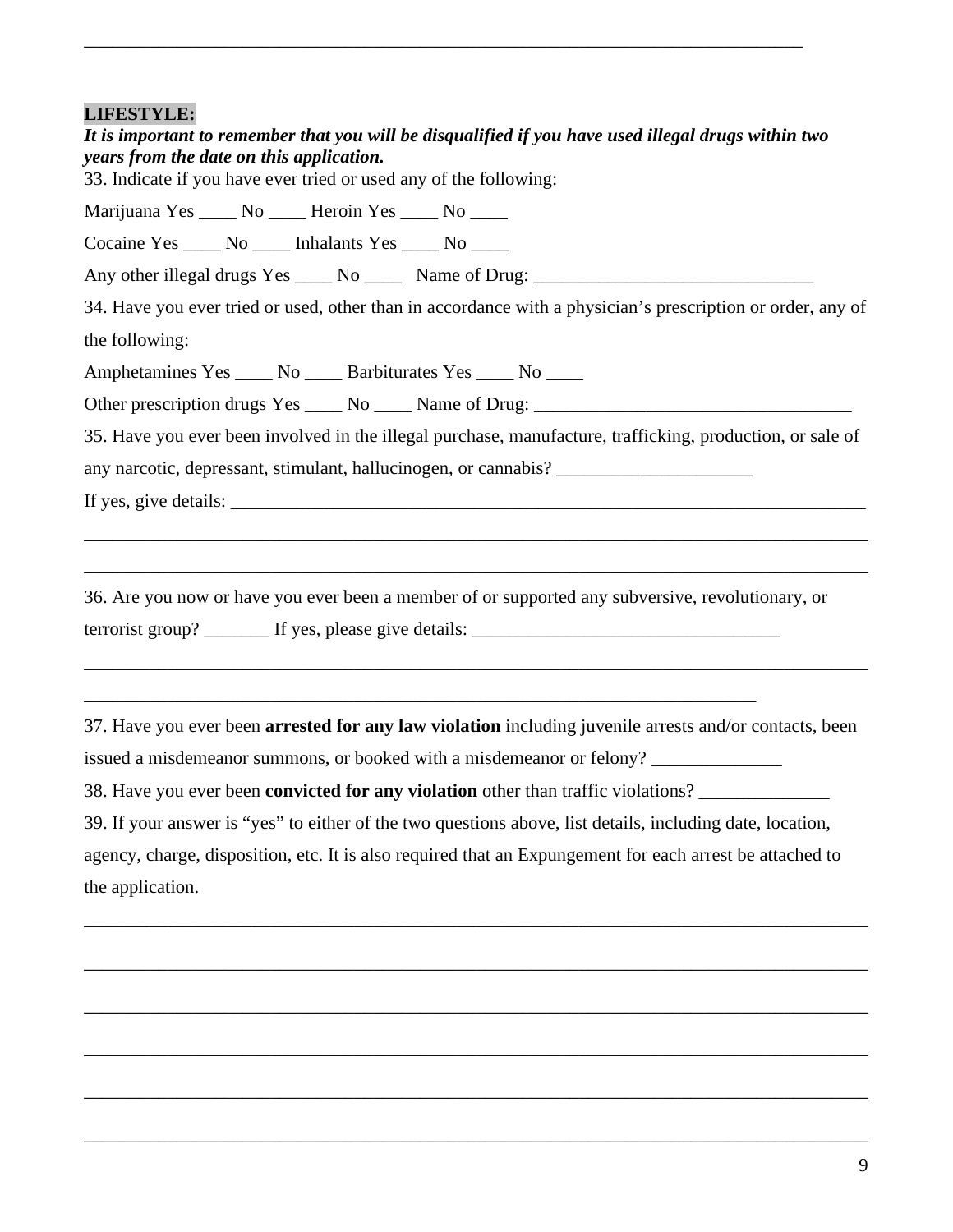**RESIDENCE RECORD:** List the addresses you have resided at in the past ten years:

| <b>ABILITIES:</b>         |                                                                                                     |  |
|---------------------------|-----------------------------------------------------------------------------------------------------|--|
|                           | 40. Special abilities: Firearms_____ Legal_____ Automotive_____ Accounting_____ Artwork_____        |  |
|                           | Karate _______ Construction _______ Aviation _______ Photography ______ Identification ______       |  |
|                           | Foreign language ______ Computer skills _______ Business Machines ______ Typewriter_____            |  |
|                           |                                                                                                     |  |
|                           |                                                                                                     |  |
|                           | REFERENCES: List below four of your close friends and associates. All information must be included. |  |
|                           | Known Name/Employment/Home Address/ Phone #/ How Long You Have Known Them                           |  |
|                           | <u>2.</u>                                                                                           |  |
| $\overline{\mathbf{3}}$ . |                                                                                                     |  |
|                           |                                                                                                     |  |
|                           |                                                                                                     |  |
| 4.                        |                                                                                                     |  |
|                           |                                                                                                     |  |
|                           |                                                                                                     |  |

#### **I CERTIFY THAT THE STATEMENTS ABOVE ARE TRUE TO THE BEST OF MY KNOWLEDGE. I UNDERSTAND THAT ALL STATEMENTS WILL BE INVESTIGATED FOR ACCURACY AND BASED ON THE FACTS RECORDED. I REALIZE THAT ANY MISSTATEMENT ON MY PART MAY BE CAUSE FOR MY REJECTION OR DISMISSAL.**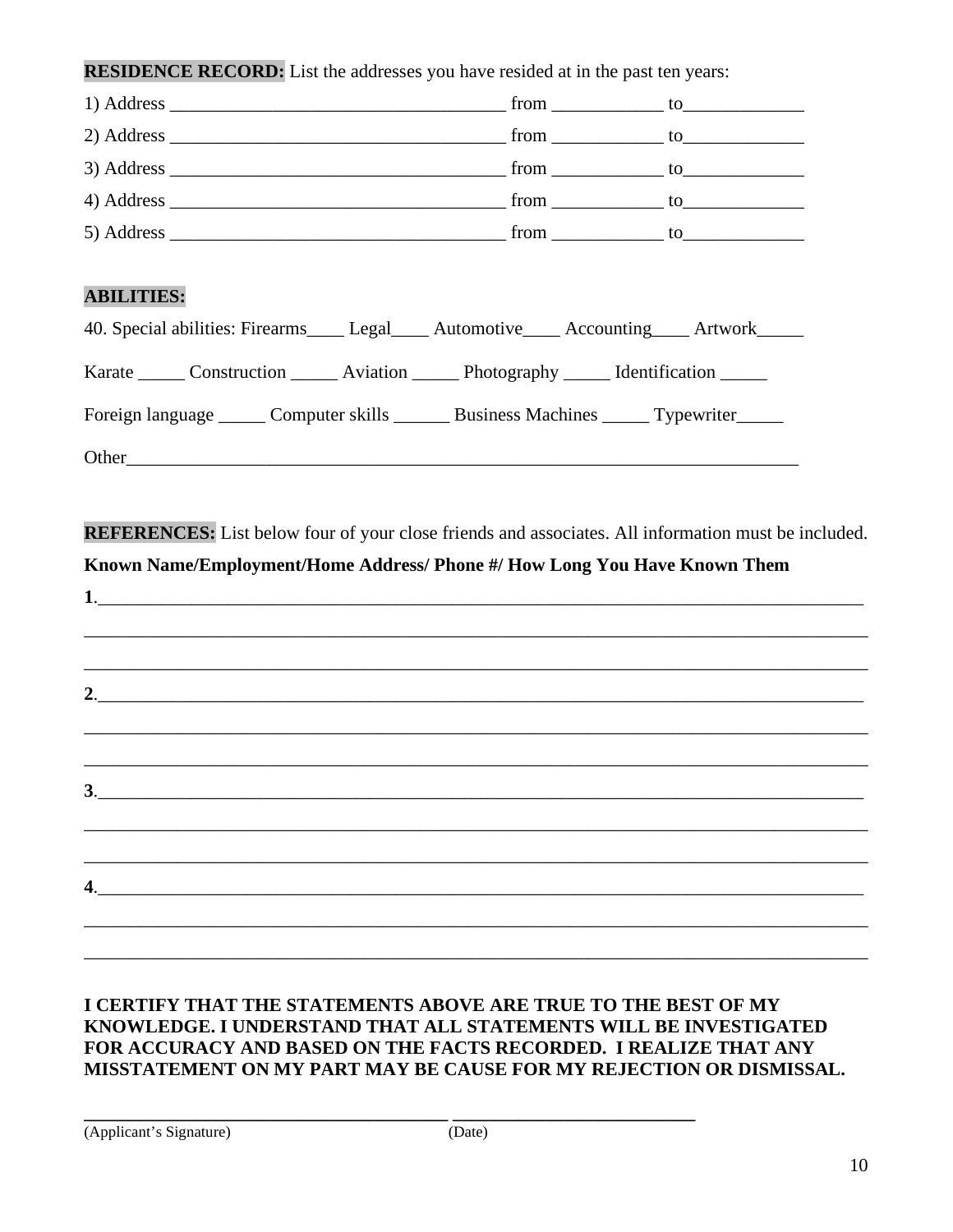| In your own words and handwriting, please tell us why you would like to<br>become a member of the Port Allen Police Department. |  |  |  |  |  |  |
|---------------------------------------------------------------------------------------------------------------------------------|--|--|--|--|--|--|
|                                                                                                                                 |  |  |  |  |  |  |
|                                                                                                                                 |  |  |  |  |  |  |
|                                                                                                                                 |  |  |  |  |  |  |
|                                                                                                                                 |  |  |  |  |  |  |
|                                                                                                                                 |  |  |  |  |  |  |
|                                                                                                                                 |  |  |  |  |  |  |
|                                                                                                                                 |  |  |  |  |  |  |
|                                                                                                                                 |  |  |  |  |  |  |
|                                                                                                                                 |  |  |  |  |  |  |
|                                                                                                                                 |  |  |  |  |  |  |
|                                                                                                                                 |  |  |  |  |  |  |
|                                                                                                                                 |  |  |  |  |  |  |
|                                                                                                                                 |  |  |  |  |  |  |
|                                                                                                                                 |  |  |  |  |  |  |
|                                                                                                                                 |  |  |  |  |  |  |
|                                                                                                                                 |  |  |  |  |  |  |
|                                                                                                                                 |  |  |  |  |  |  |
|                                                                                                                                 |  |  |  |  |  |  |
|                                                                                                                                 |  |  |  |  |  |  |
|                                                                                                                                 |  |  |  |  |  |  |
|                                                                                                                                 |  |  |  |  |  |  |
|                                                                                                                                 |  |  |  |  |  |  |
|                                                                                                                                 |  |  |  |  |  |  |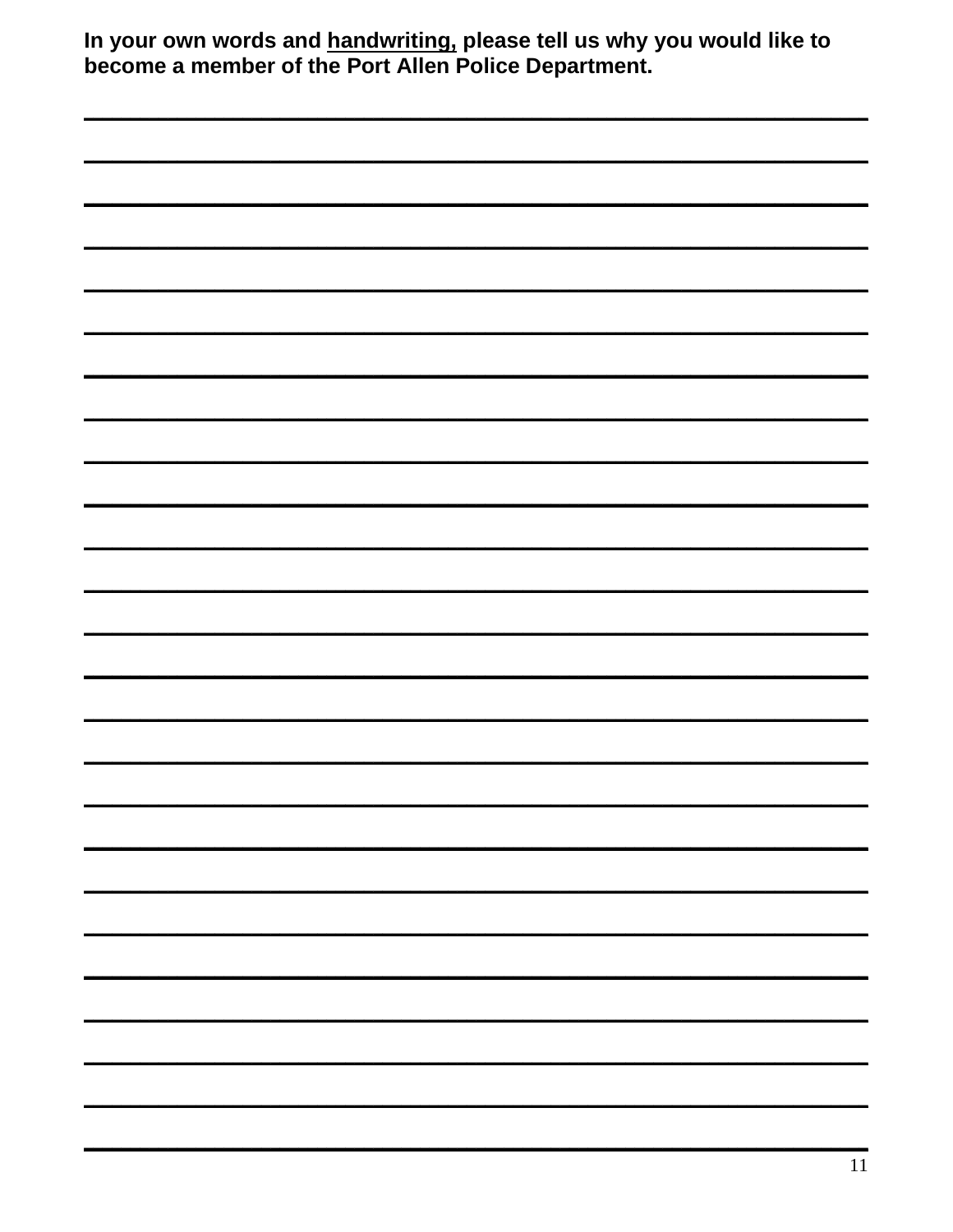### **AUTHORIZATION TO RELEASE CONFIDENTIAL INFORMATION**

I have applied for employment with the Port Allen Police Department and affirm that all of the statements of fact contained in my application are true and correct to the best of my knowledge, information and belief.

I authorize and request any person having information necessary to this application to release said information to the Port Allen Police Department. This release includes, but is not limited to, private and governmental physicians and hospitals; local state and federal law enforcement and prosecuting officers; local state and federal court personnel; any employer, private company or governmental agency which has provided, is providing, or may provide, medical or monetary benefits.

I specifically authorize the Port Allen Police Department to obtain a copy of my credit report for review and consideration as part of the applicant selection process. By virtue of this document, I expressly waive and release any person including any professional with whom I may have a confidential relationship, and authorize them to release and provide any information such as that person might have relative to this application.

I hereby release and hold harmless the Port Allen Police Department and its agents from any and all liability whatsoever arising as a consequence of my participation in any of the pre-employment and post-employment hiring process of the Port Allen Police Department including, but not limited to, my participation in a physical assessment.

A photocopy of this release will be valid as an original thereof, even though the said photocopy does not contain an original writing of my signature.

| Signature |  |  |
|-----------|--|--|
|           |  |  |
|           |  |  |
|           |  |  |